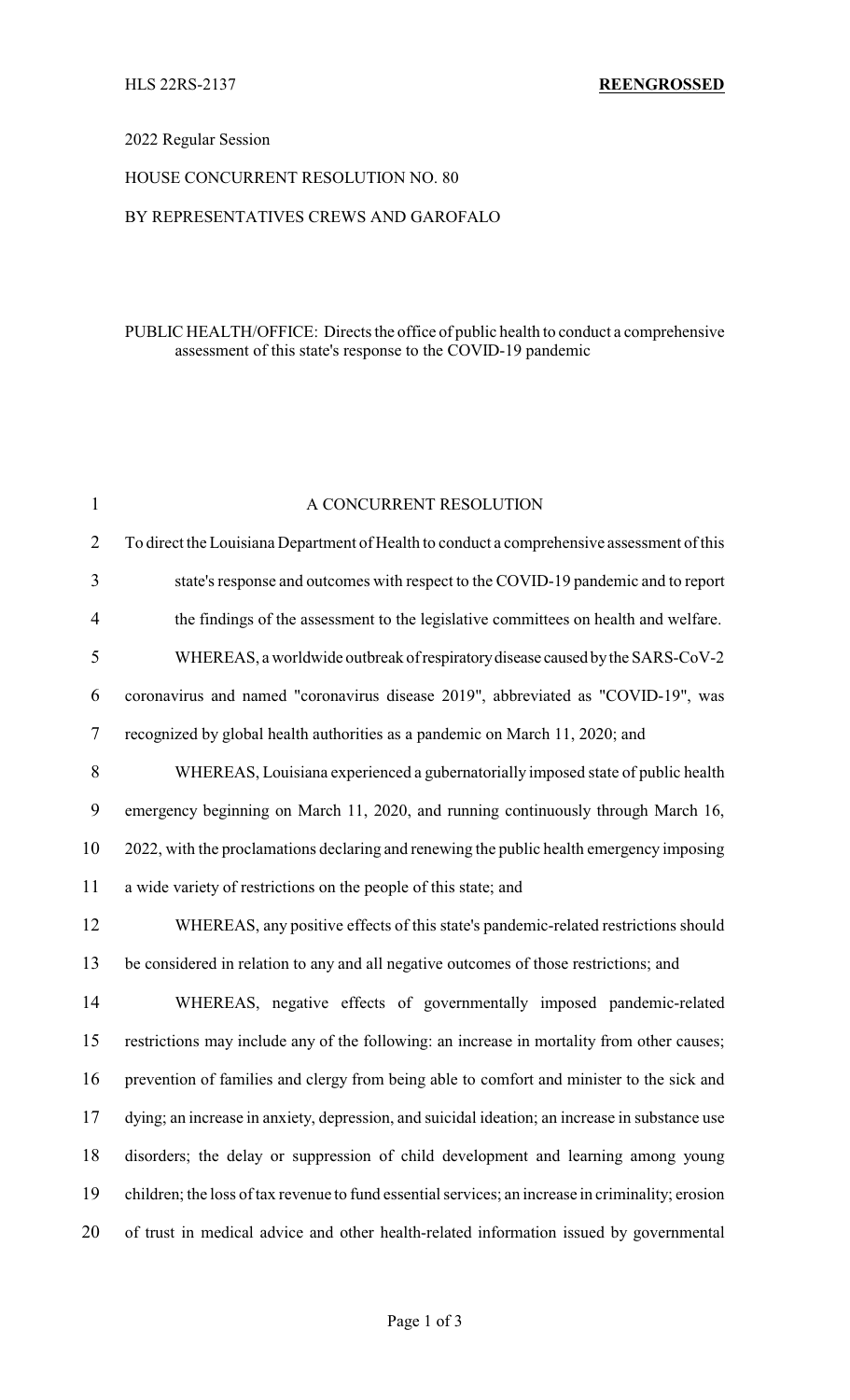sources; the suppression of the right to free speech of dissenting medical professionals; and 2 the surrender of the constitutionally recognized concept of state sovereignty. THEREFORE, BE IT RESOLVED that the Legislature of Louisiana does hereby direct the Louisiana Department of Health to conduct a comprehensive assessment of this state's response and outcomes with respect to the COVID-19 pandemic. BE IT FURTHER RESOLVED that in conducting the assessment called for in this Resolution, the department shall consider, at minimum, each positive and negative effect noted in the foregoing provisions of this Resolution. BE IT FURTHER RESOLVED that the department shall surveythe complete period of December, 2019, through April, 2022 and provide in the report called for in this Resolution all of the following: (1) Each date upon which an official recommendation was issued or an official action taken through gubernatorial proclamation or state health officer order in the state's COVID-19 response. (2) The impetus or any other triggering event for each recommendation and action described in Paragraph (1). (3) The basis for each recommendation. BE IT FURTHER RESOLVED that the department shall include in the report called for in this Resolution a section entitled "Lessons Learned" which shall identify recommendations made in the state's COVID-19 response that were found to be lacking in scope, detail, or justification, as well as recommendations that were proven to mitigate the harm to this state resulting from the COVID-19 pandemic. In this report section, the department shall indicate which of its recommendations differed from any guidance of the United States Centers for Disease Control and Prevention in effect at the time. BE IT FURTHER RESOLVED that in conducting the assessment called for in this Resolution, the department shall study each case of an officially reported COVID-related death in this state and include in the resulting report a classification of all such deaths according to the following categories: (1) Deaths of persons from COVID-19 with each decedent's comorbidities, if any, noted.